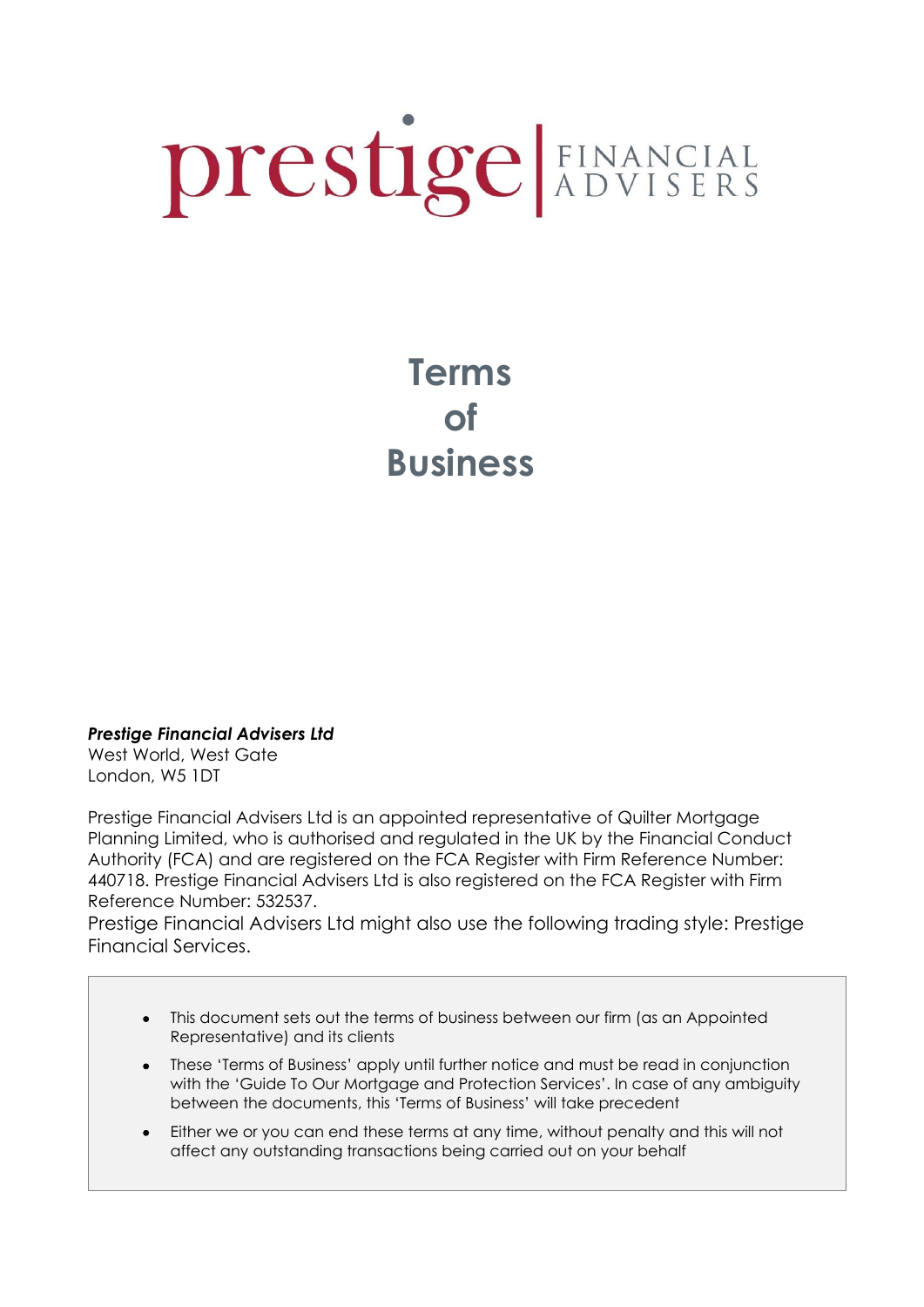#### Contents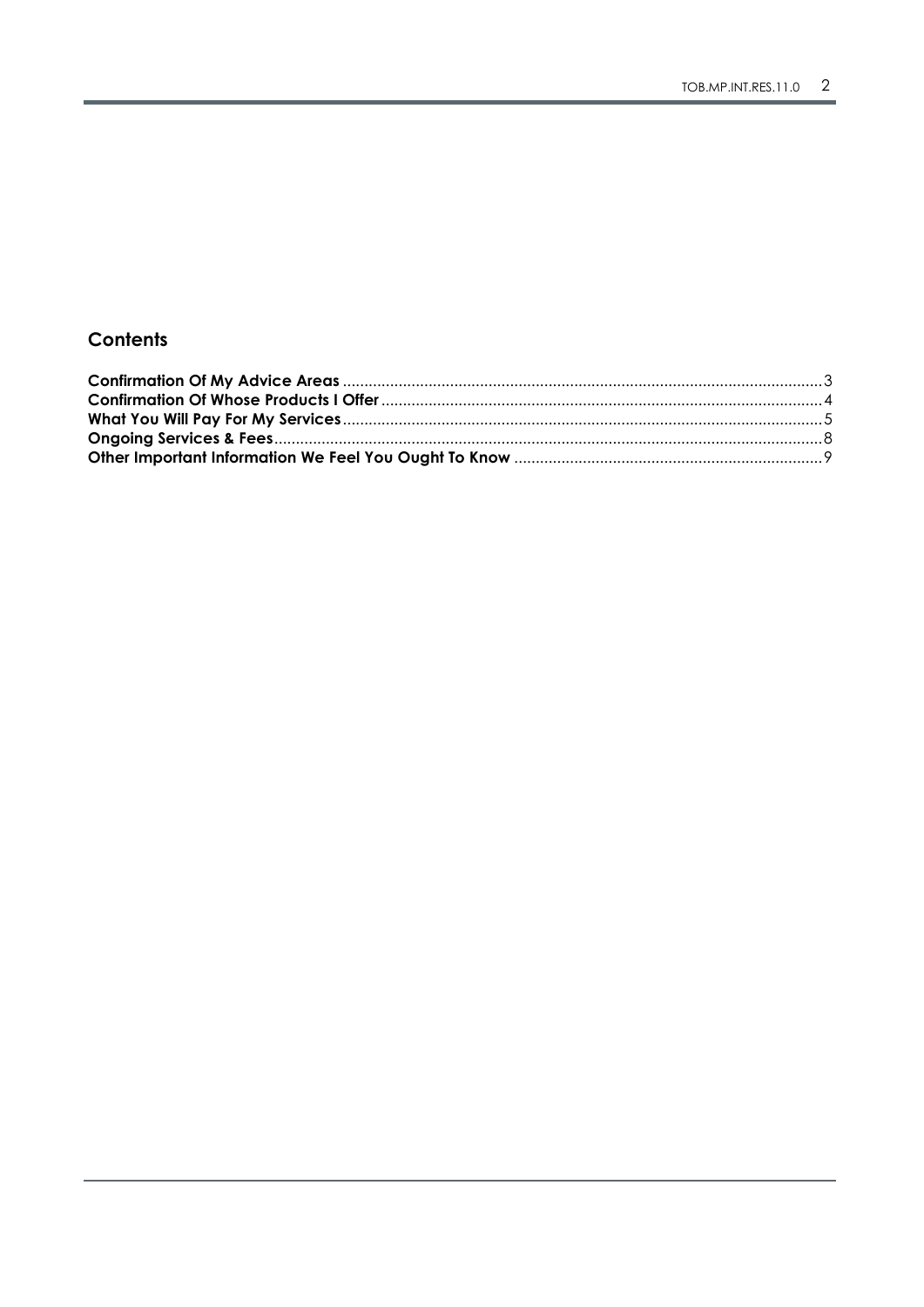## <span id="page-2-0"></span>**Confirmation Of My Advice Areas**

| Insurance        |                                                                                                                                                                                                                                                                  |  |
|------------------|------------------------------------------------------------------------------------------------------------------------------------------------------------------------------------------------------------------------------------------------------------------|--|
|                  | I will advise and make a recommendation for you after I have assessed your needs<br>for Life Assurance, Critical Illness, Income Protection, Accident Sickness &<br>Unemployment, Home Insurance, and Private Medical Insurance as an insurance<br>intermediary. |  |
|                  | You will not receive advice or a recommendation from me. I may ask some<br>questions to narrow down the selection of products that I will provide details on. You<br>will then need to make your own choice about how to proceed.                                |  |
| <b>Mortgages</b> |                                                                                                                                                                                                                                                                  |  |
| ✓                | I will advise and make a recommendation for you after I have assessed your needs.                                                                                                                                                                                |  |
|                  | You will not receive advice or a recommendation from me. I may ask some<br>questions to narrow down the selection of products that I will provide details on. You<br>will then need to make your own choice about how to proceed.                                |  |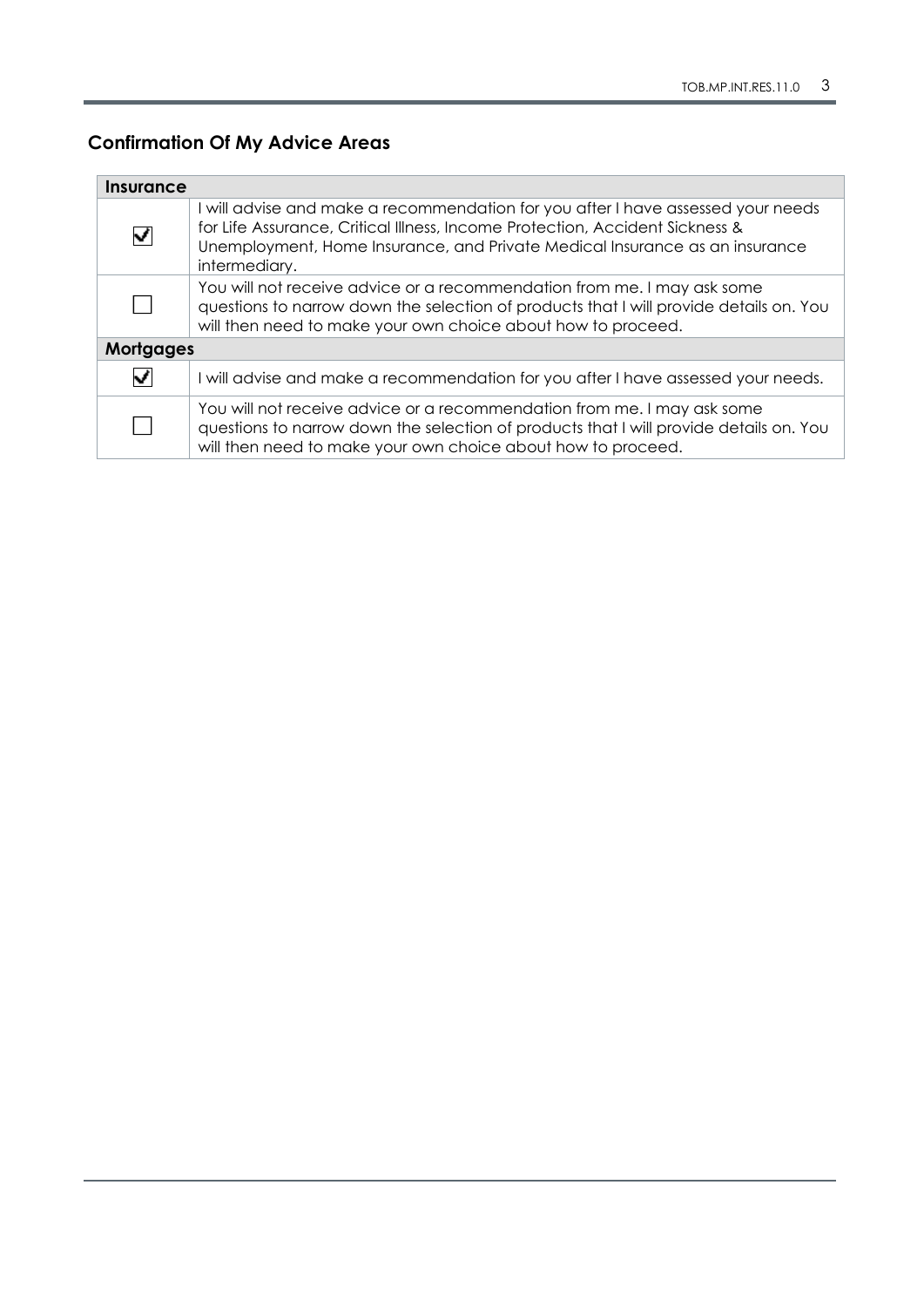#### <span id="page-3-0"></span>**Confirmation Of Whose Products I Offer**

| <b>Insurance</b>         |                                                                                                                                                                                                                                                                                                                                                                                       |
|--------------------------|---------------------------------------------------------------------------------------------------------------------------------------------------------------------------------------------------------------------------------------------------------------------------------------------------------------------------------------------------------------------------------------|
|                          | We offer Life, Critical Illness, Private Medical Insurance, Income Protection, Whole of<br>Life and General Insurance products from a range of insurers.                                                                                                                                                                                                                              |
| $\blacktriangledown$     | We offer products from the whole of the market based on a fair and personal<br>analysis of the market for Private Medical Insurance.                                                                                                                                                                                                                                                  |
| $\overline{\phantom{a}}$ | We offer products from a range of insurers based on a fair and personal analysis of<br>the market for Life, Critical Illness, Income Protection and Whole of Life Insurance<br>products from a panel of leading insurers. Ask us for a list of insurers we offer<br>insurance from.                                                                                                   |
|                          | We offer General insurance* products from LV= GI.                                                                                                                                                                                                                                                                                                                                     |
| $\overline{\phantom{a}}$ | *If LV= GI cannot insure you for Buildings and Contents, we may use a range of<br>other providers.                                                                                                                                                                                                                                                                                    |
| <b>Mortgages</b>         |                                                                                                                                                                                                                                                                                                                                                                                       |
| $\blacktriangledown$     | <b>Residential</b><br>We offer a mortgage review service that is representative of the whole of the<br>market, but not deals that you can only obtain by going direct to a lender.<br>We do not provide advice on 2nd charge mortgages or bridging loans. Where<br>clients have a need for these types of loan we will refer you to a specialist broker.                              |
| $\overline{\phantom{a}}$ | <b>Business Buy-To-Let; Consumer Buy-To-let</b><br>We offer a mortgage review service that is representative of the whole of the<br>market, but not deals that you can only obtain by going direct to a lender.<br>We do not provide advice on 2nd charge mortgages or bridging loans. Where<br>clients have a need for these types of loan we will refer you to a specialist broker. |
|                          | We only offer mortgages from a limited number of lenders.                                                                                                                                                                                                                                                                                                                             |
|                          | We only offer mortgages from a single lender                                                                                                                                                                                                                                                                                                                                          |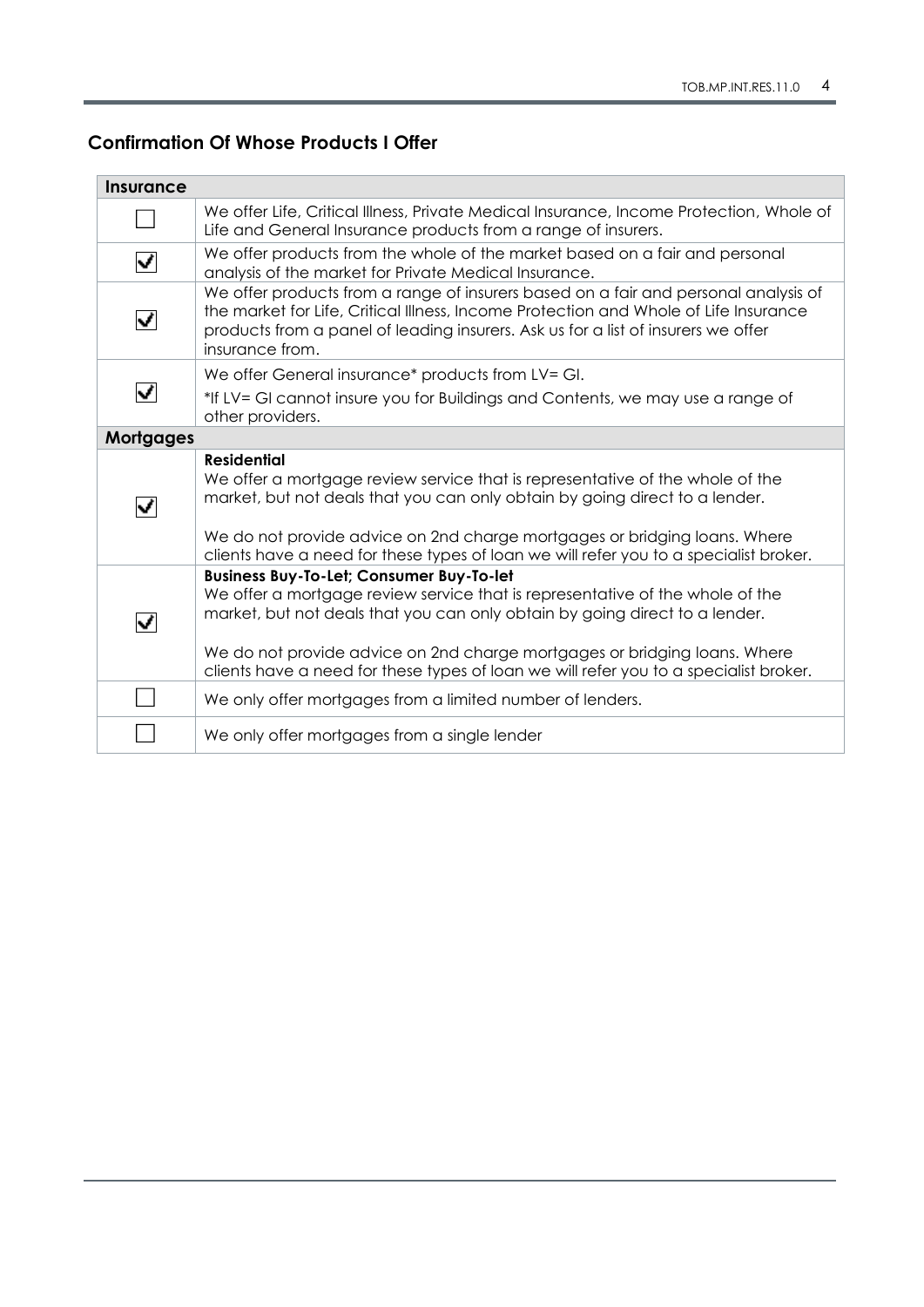### <span id="page-4-0"></span>**What You Will Pay For My Services**

| <b>Insurance</b>      |                                                                                                                                                                                                                                                                                                                                                                                                                                                                                                                                                                                                                                                                                                                                                                                                                                                                                                                                                                                   |  |  |
|-----------------------|-----------------------------------------------------------------------------------------------------------------------------------------------------------------------------------------------------------------------------------------------------------------------------------------------------------------------------------------------------------------------------------------------------------------------------------------------------------------------------------------------------------------------------------------------------------------------------------------------------------------------------------------------------------------------------------------------------------------------------------------------------------------------------------------------------------------------------------------------------------------------------------------------------------------------------------------------------------------------------------|--|--|
|                       | A fee.                                                                                                                                                                                                                                                                                                                                                                                                                                                                                                                                                                                                                                                                                                                                                                                                                                                                                                                                                                            |  |  |
| $\blacktriangledown$  | No fee for Life Assurance, Critical Illness, Income Protection, Accident Sickness &<br>Unemployment, Home Insurance, and Private Medical Insurance. We will be paid by<br>commission from the company that has already been included in the premium.                                                                                                                                                                                                                                                                                                                                                                                                                                                                                                                                                                                                                                                                                                                              |  |  |
| insurance policy.     | You will receive a quotation which will tell you about any other fees relating to any particular                                                                                                                                                                                                                                                                                                                                                                                                                                                                                                                                                                                                                                                                                                                                                                                                                                                                                  |  |  |
| <b>Mortgages</b>      |                                                                                                                                                                                                                                                                                                                                                                                                                                                                                                                                                                                                                                                                                                                                                                                                                                                                                                                                                                                   |  |  |
|                       | No fee. We will be paid by commission from the lender.<br>Should you wish you can request to view the commission rates from each of the<br>lenders we have considered at the time that we make our recommendation to you.<br>NB- The amount of commission will vary depending on individual circumstances; the<br>lender and product. The exact amount of the commission will be explained to you<br>before you apply for a loan.                                                                                                                                                                                                                                                                                                                                                                                                                                                                                                                                                 |  |  |
| $\blacktriangleright$ | For residential mortgages:<br>Fees vary according to individual circumstances and we will agree our fees<br>with you before we undertake any chargeable work. This fee is for advice,<br>research, recommendation, implementation (e.g. application, administration<br>of arranging the loan). We will also be paid by commission from the lender.<br>We typically charge £399. Our maximum fee is £599 and our minimum fee is<br>£100.<br>Example of fees:<br>Standard residential mortgage - £399<br>Standard residential remortgage - £399<br>$\bullet$<br>Shared ownership / Help to Buy / Right to Buy - £499<br>$\bullet$<br>Product switch - £100<br>Complex credit history - £599<br>$\bullet$<br>Our fee is payable in 2 stages: the first £100 before we do any chargeable<br>work to cover our administration costs and the remainder when the<br>mortgage has been offered by the lender to cover advice, research,<br>recommendation and implementation of the loan. |  |  |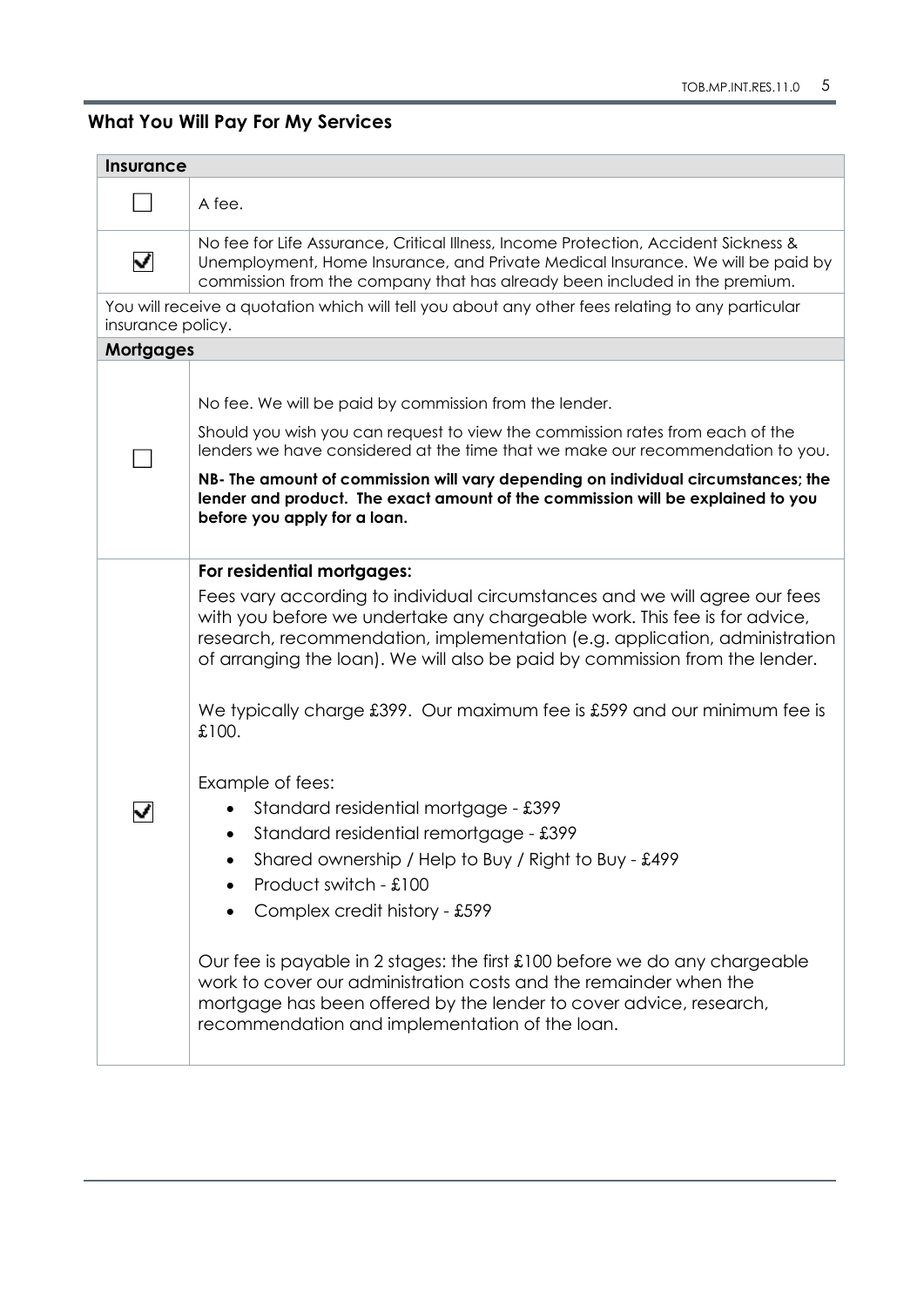|                      |                                                                                                                                                                                                                                                                                                                                                                                                                                                                                                                                                                                                                                                                                                                                                                                       | Should you wish you can request to view the commission rates from each of<br>the lenders we have considered at the time that we make our<br>recommendation to you.                                                                                                                                                   |
|----------------------|---------------------------------------------------------------------------------------------------------------------------------------------------------------------------------------------------------------------------------------------------------------------------------------------------------------------------------------------------------------------------------------------------------------------------------------------------------------------------------------------------------------------------------------------------------------------------------------------------------------------------------------------------------------------------------------------------------------------------------------------------------------------------------------|----------------------------------------------------------------------------------------------------------------------------------------------------------------------------------------------------------------------------------------------------------------------------------------------------------------------|
|                      |                                                                                                                                                                                                                                                                                                                                                                                                                                                                                                                                                                                                                                                                                                                                                                                       | NB- The amount of commission will vary depending on individual<br>circumstances; the lender and product. The exact amount of the<br>commission will be explained to you before you apply for a loan.                                                                                                                 |
|                      |                                                                                                                                                                                                                                                                                                                                                                                                                                                                                                                                                                                                                                                                                                                                                                                       | <b>Business Buy-To-Let; Consumer Buy-To-let:</b>                                                                                                                                                                                                                                                                     |
|                      |                                                                                                                                                                                                                                                                                                                                                                                                                                                                                                                                                                                                                                                                                                                                                                                       | Fees vary according to individual circumstances and we will agree our fees<br>with you before we undertake any chargeable work. This fee is for advice,<br>research, recommendation, implementation (e.g. application, administration<br>of arranging the loan). We will also be paid by commission from the lender. |
|                      |                                                                                                                                                                                                                                                                                                                                                                                                                                                                                                                                                                                                                                                                                                                                                                                       | We typically charge £399. Our maximum fee is £699 and our minimum fee is<br>£199.                                                                                                                                                                                                                                    |
| $\blacktriangledown$ | Example of fees:<br>Standard Buy-To-Let mortgage - £399<br>Standard Buy-To-Let remortgage - £399<br>$\bullet$<br>Limited company Buy-To-Let mortgage - £499<br>$\bullet$<br>Limited company Buy-To-Let remortgage - £499<br>HMO Properties - £599<br>Product switch - £100<br>Complex credit history; non-standard properties - £699<br>Our fee is payable in 2 stages: the first £100 before we do any chargeable<br>work to cover our administration costs and the remainder when the<br>mortgage has been offered by the lender to cover advice, research,<br>recommendation and implementation of the loan.<br>Should you wish you can request to view the commission rates from each of<br>the lenders we have considered at the time that we make our<br>recommendation to you. |                                                                                                                                                                                                                                                                                                                      |
|                      |                                                                                                                                                                                                                                                                                                                                                                                                                                                                                                                                                                                                                                                                                                                                                                                       | NB- The amount of commission will vary depending on individual<br>circumstances; the lender and product. The exact amount of the<br>commission will be explained to you before you apply for a loan.                                                                                                                 |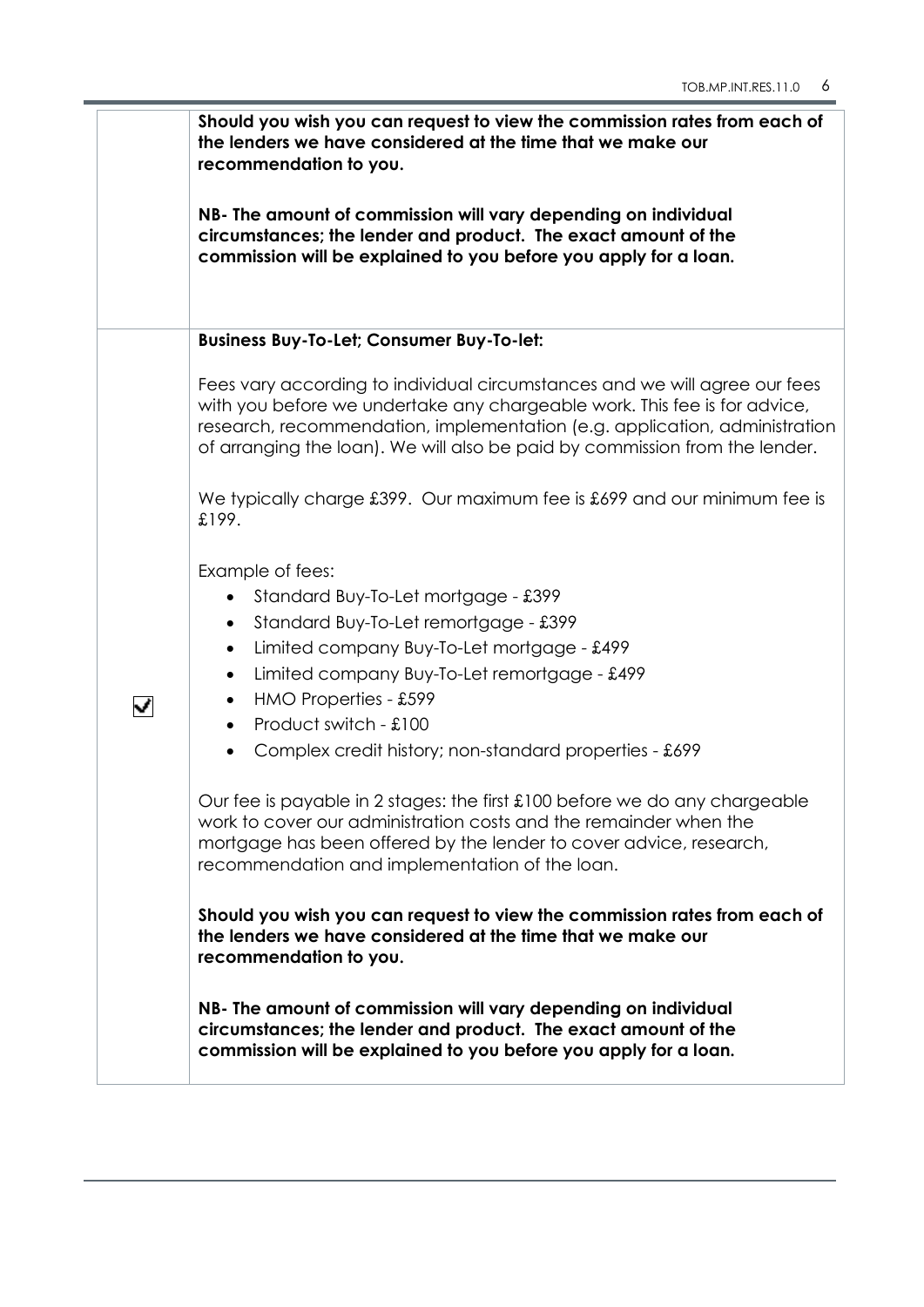If you ask us to refer you to a specialist broker for 2nd charge lending, we will receive a payment from the broker if they arrange a loan for you. The amount of the payment will vary according to circumstances but will typically be 1% of the total loan. E.g., loan of £1000,000 we would receive £1,000 however the actual figure will be fully disclosed in your illustration.

You will receive a mortgage illustration when considering a particular mortgage, which will tell you about any fees relating to it.

#### **Refund of mortgage fees**

 $\overline{\mathbf{v}}$ 

If we charge you a fee, and your mortgage does not go ahead, you will receive:

|                          | A full refund if the lender rejects your application. |  |
|--------------------------|-------------------------------------------------------|--|
| $\overline{\phantom{a}}$ | No refund.                                            |  |

#### **Minimum Fees & VAT**

The fees outlined above are NOT be subject to VAT.

Any variation to this amount will be confirmed in writing to you before proceeding further. This may be for example for larger or more complex loans, or where your personal situation is more complex regarding income sources, taxation, residence and credit rating.

#### **Existing client discount:**

We are committed to treating clients fairly. Our research has shown that the time it takes to work with a new client is longer than an existing client, mainly related to getting to know them to advise them comprehensively.

To reflect that and to reward the loyalty of our existing clients, we offer the following: The removal of our initial mortgage administration fee (£100).

#### An existing client is defined as:

A client who has implemented mortgage business with our adviser in the last 2 years, or a nonmortgage client who has effected a plan where we had received ongoing income (trail commission or fee) in the previous 12 months.

#### **Family member discount:**

Retaining your wealth and ensuring it is passed on as ethically as possible to the right people at the right time is key for all our clients. To help facilitate that it is beneficial to know as much about your family unit that is appropriate to your circumstances so that we can help at that critical time. To assist with this we also offer:

The removal of our initial mortgage administration fee (£100) for family members.

A family member includes a person's parents, spouses, siblings, children, grandparents and grandchildren, whether connected by birth, adoption, guardianship, marriage, civil partnership or cohabitation.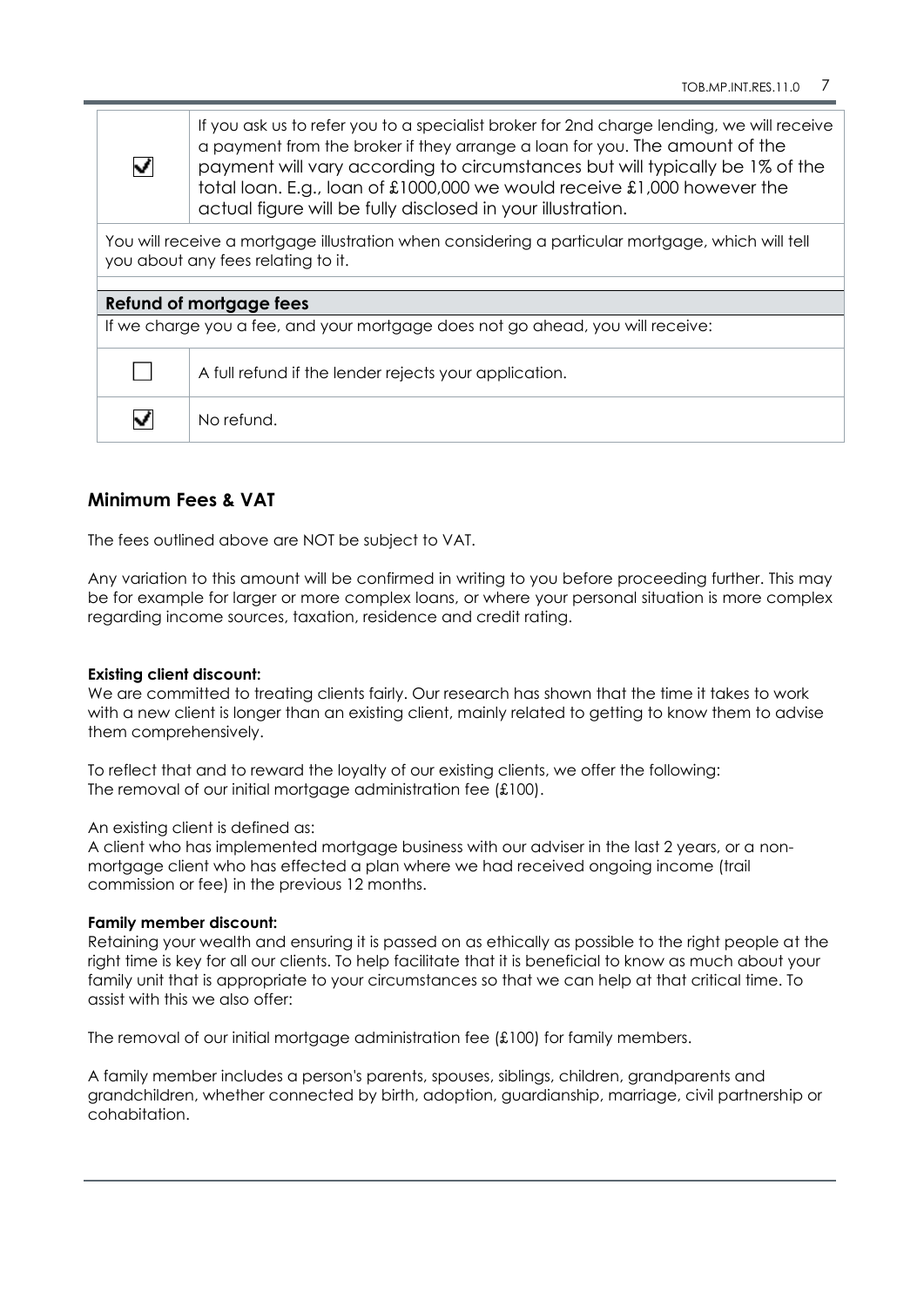#### <span id="page-7-0"></span>**Ongoing Services & Fees**

Set out below are the details for the ongoing service that we deliver to our clients. You can if you wish to, add or enhance levels of service with your adviser if you feel appropriate (usually for an agreed fee).

There is no fee for the following level of service, as we will have been paid commission from the mortgage lender or insurance provider at inception of your mortgage or protection plans.

- 1. **Communication** In order to provide you with a high-quality service we may want to contact you regarding items we consider are of interest to you, or to make you aware of new opportunities. If this happens, we would like to contact you
- 2. **Protection** It is important to ensure your current protection plans and provisions remain in line with your requirements, which may change over time.
- 3. **Mortgages** If we do not review your borrowing, you may end up paying more than you need to for your loans. We aim to contact you before any special terms of your mortgage expire. We encourage you to contact us should your financial circumstances change in the meantime.

We will make reasonable endeavors to contact you. Please be aware that should we not be able to review your mortgage before the end of any special term, this may result in you paying considerably more for your loan.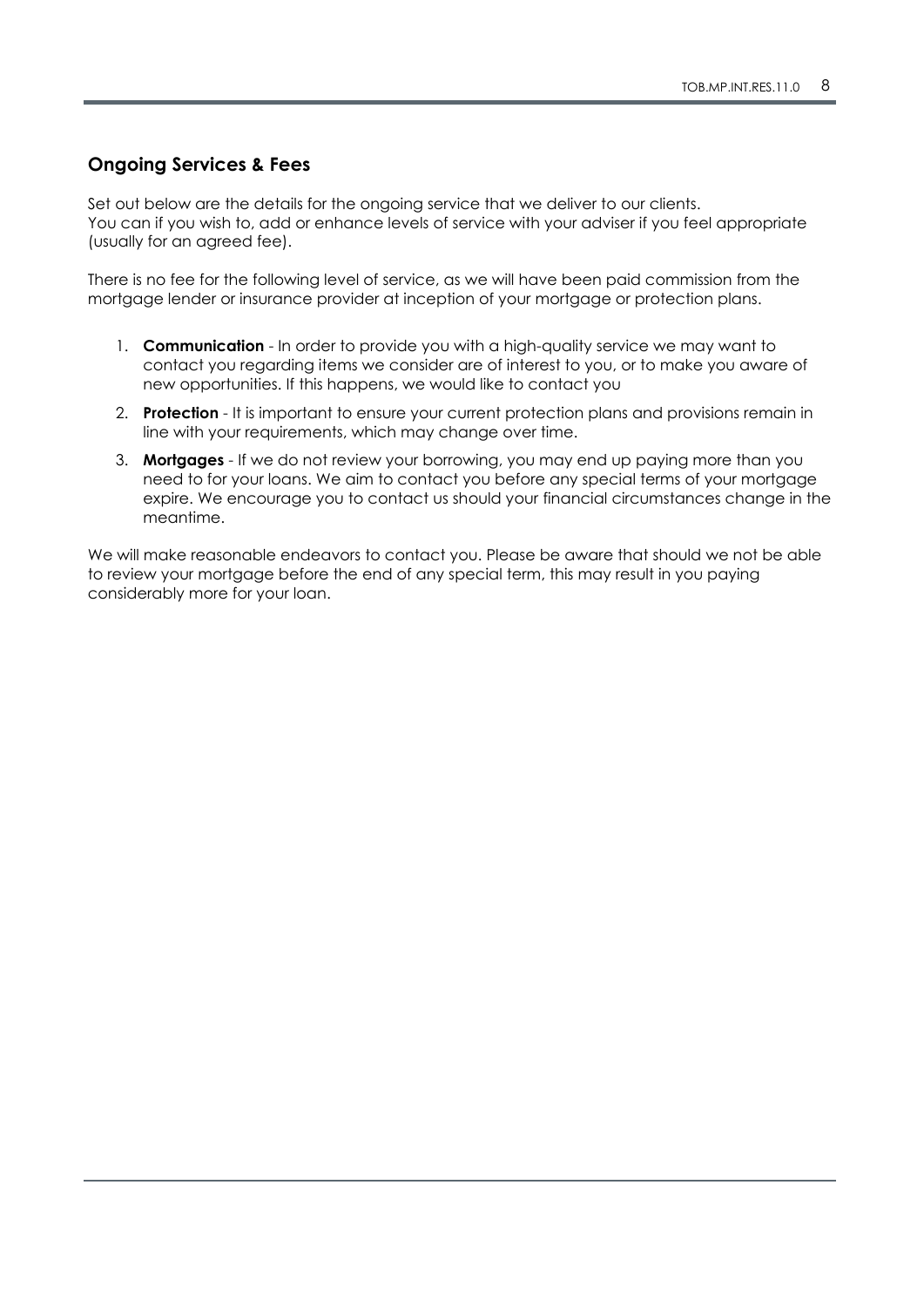#### <span id="page-8-0"></span>**Other Important Information We Feel You Ought To Know**

#### **Complaints - If You Are Not Happy With Our Service**

If you are not happy with our service or have a complaint about your Adviser or any financial advice you have received from your Adviser please contact us:

In writing: Quilter Financial Planning Complaints Department Riverside House The Waterfront Newcastle upon Tyne NE15 8NY

Email: [QFPcomplaints@quilter.com](mailto:QFPcomplaints@quilter.com) Tel: 0191 241 0700

We will be happy to provide you with a summary of the internal procedures for handling complaints, this is available without charge upon request or will be provided to you when we acknowledge your complaint.

If you cannot settle your complaint with us, you may be entitled to refer it to the Financial Ombudsman Service.

The Financial Ombudsman Service can be contacted as follows: The Financial Ombudsman Service, Exchange Tower. London E14 9SR

Telephone: 0300 1239123 or 0800 023 4567 Email: [complaint.info@financial-ombudsman.org.uk](mailto:complaint.info@financial-ombudsman.org.uk) Website: [www.financial-ombudsman.org.uk](http://www.financial-ombudsman.org.uk/)

You should note that if your product is not regulated by the FCA (for example, a buy-to-let mortgage), you may NOT be entitled to refer the complaint to the Financial Ombudsman Service.

This is the current process. Should it change, we will notify you the next time we meet by issuing you with an updated version of this document. If, however, you want to have the updated version sooner you can request them at any time, and I will provide you with the updated process.

#### **Our Contact Details – Prestige Financial Advisers Ltd**

You may communicate with us at any time using the following contact details:

Address: Prestige Financial Advisers Ltd, West World, West Gate, London, W5 1DT Telephone: 02034881751 Email: info@pfadvisors.co.uk

#### **Our Regulator - The Financial Conduct Authority**

Prestige Financial Advisers Ltd (FCA register number is 532537) is an appointed representative of Quilter Mortgage Planning Limited (FCA Register number 440718) of Senator House, 85 Queen Victoria Street, London, EC4V 4AB which is authorised and regulated by the Financial Conduct Authority.

The permitted business of Quilter Mortgage Planning Limited is advising on and arranging mortgages, life assurance and general insurance.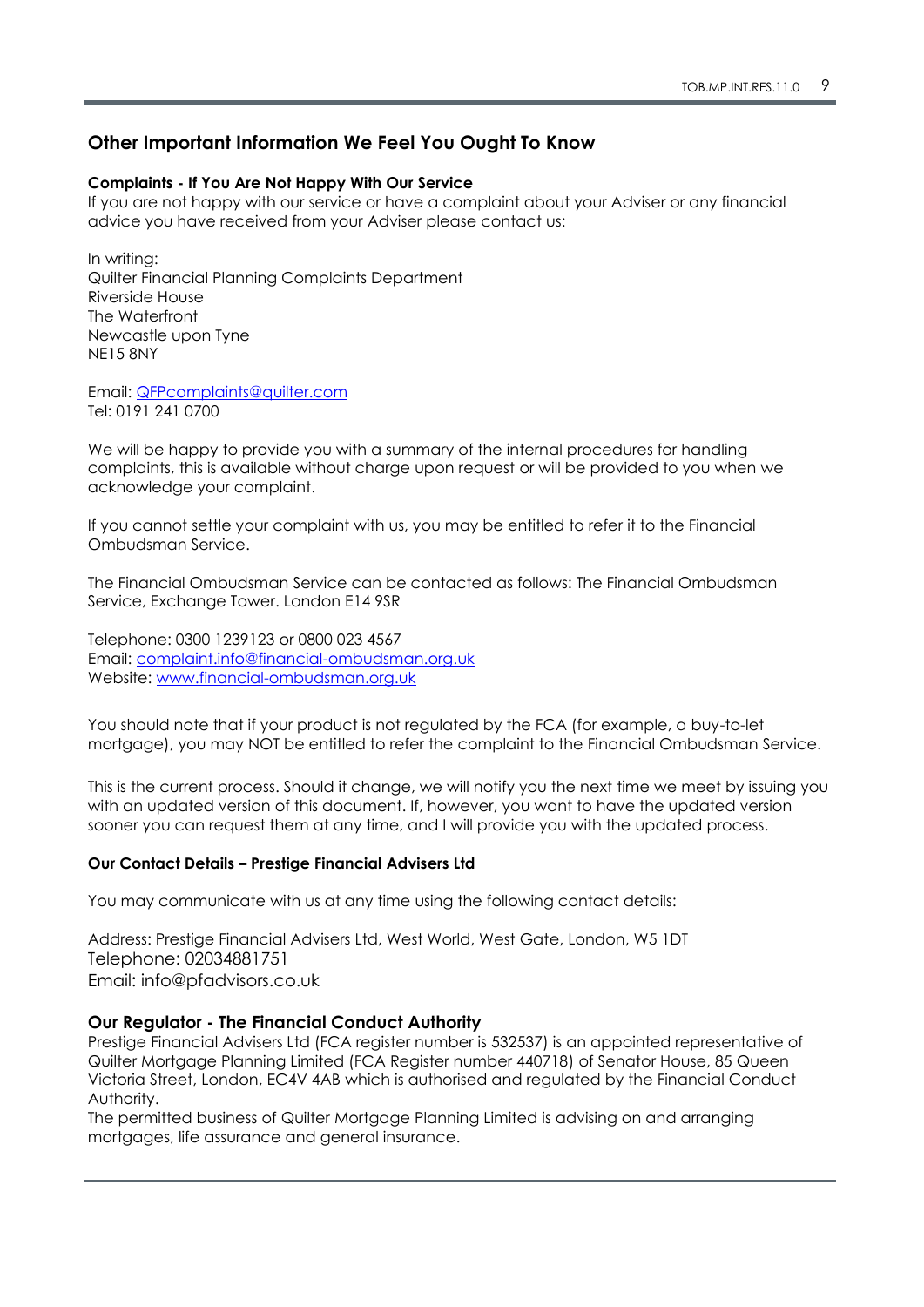You can check this on the FCA's Register by visiting the FCA's website at <https://register.fca.org.uk/s/> or by contacting the FCA on 0300 500 8082 or 0800 111 6768.

The FCA address is: 12 Endeavour Square, London. E20 1JN

#### **Unregulated Mortgages**

It is important to point out that not all mortgage loans and services are regulated by the Financial Conduct Authority. Some of the advice and services we provide may relate to loans which are either unregulated or have limited consumer protection.

We will confirm to you if any product we are recommending is not regulated by the FCA.

You should note that if we are arranging a "Buy-to-Let" mortgage for you, it is very important to understand that very few Buy-to-Let mortgages are regulated by the Financial Conduct Authority (FCA).

We will confirm to you if any product we are recommending is a Business Loan; a Business Buy-to-Let; or a Consumer Buy-to-let loan.

#### **Client Categorisation Levels For Your Protection**

The FCA has rules which affect the rights you have as a client. In our dealings with you we will be representing you as the client.

By default, we categorise all of our individual clients as 'retail' clients. The range of financial products and investments we recommend are tailored to meet the needs of retail clients. As a retail client, you will have rights under the Financial Ombudsman Service (FOS) and the Financial Services Compensation Scheme (FSCS). These rights will apply to the provision of the advice we provide.

In most cases these rights will also apply to the products we recommend. However, there are some exemptions for specialist products such as Enterprise Investment Schemes and Venture Capital Trusts. Your adviser will let you know if the product recommended will not have rights under the FOS or FSCS.

There are other client categorisations that don't have these rights. These are "professional" clients and "eligible counterparties".

You may have the right to be categorised as a professional client and revoke your retail client status on request. Should you feel you have the skills, knowledge and experience to be a professional client and don't wish to have the same protection afforded to retail clients (as explained above), please let me know and we will complete the forms necessary to re-categorise you.

If you have any questions regarding your categorisation (e.g. if you are a large company), please write to Quilter Financial Planning Ltd Compliance Department, Quilter Financial Planning Limited, Riverside House, The Waterfront, Newcastle upon Tyne, NE15 8NY or using the contact details above.

#### **Client Money Peace Of Mind**

We do not handle Client Money. We never handle cash and will only accept a cheque made out to us in settlement of Advice and Service Charges. Our preferred method of payment is via bank transfer.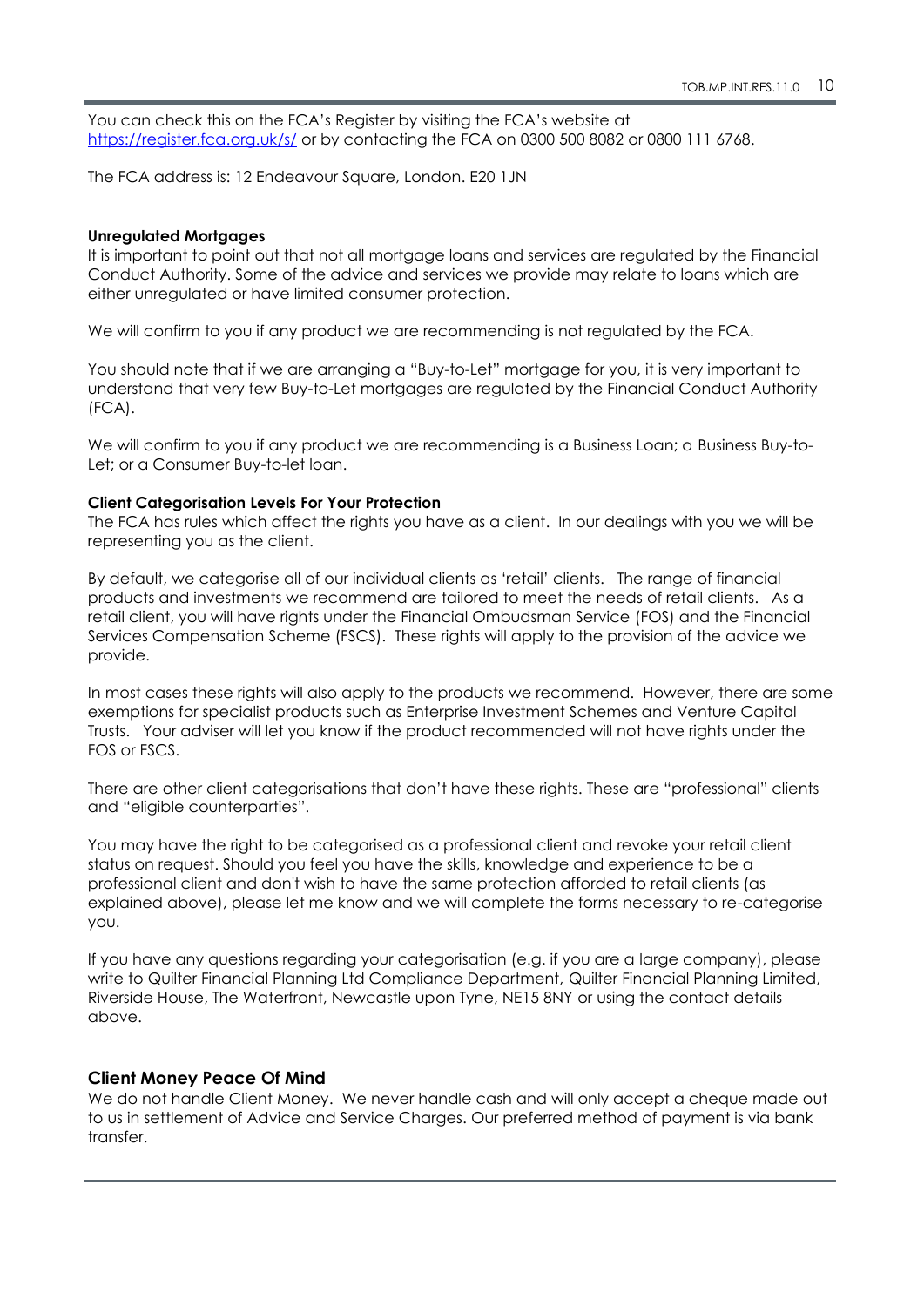#### **Your Duty of Disclosure**

Any financial advice we provide will be based on your personal financial circumstances and objectives. It is important that the information you give us is both accurate and a true reflection of your current circumstances.

It is your responsibility to provide complete and accurate information to a provider (a provider being for example, an organisation that provides insurance, mortgage, or investment related plans).

It is important that all statements made on any proposal form, or on any additional documentation are full and accurate.

Please be aware that if you fail to disclose any relevant information, or any change of circumstances to a provider, then the terms of your desired plan may be invalidated (e.g. an insurance claim may not be paid). We strongly recommend that the information you provide is checked thoroughly prior to submission.

#### **Client Risk**

Any specific warnings relevant to particular products will be provided to you in your Suitability Advice Report and/or your Demands and Needs Statement collectively (Written Advice).

#### **Mortgage and Protection Advice and Recommendations Scope**

Any mortgage or protection advice your adviser provides will be based on your personal financial circumstances and objectives. We will confirm these and the reasons for any recommendation in your Written Advice

If you have asked for any restrictions on the types of investment or the markets you wish to invest in, these will be confirmed in your Written Advice. We will always make it clear when products are not within the 'regulated' scope and advise you of your rights.

#### **Paying For Advised Services**

Full details of the final Advice will be provided in the Suitability Advice Report. Details of any fees payable and future service agreements will be provided in the **'Authority to Proceed'** document prepared for you by your Adviser. You will be asked to sign and return a copy of this document to confirm your understanding and acceptance of the arrangements.

Other costs, including taxes, related to transactions may arise that are not paid via us or imposed by us. For further details on how to pay for our services, please read the "Guide to Our Services". There are no additional charges for our services for using a means of distance communication.

#### **Language**

Unless agreed by us at outset all communication will be completed in English. We will communicate in a manner that is convenient to you, this could include Face-to-Face meetings, Post, E-mail and by telephone using the contact details above. I am fluent in Polish and can conduct business in this language.

#### **Location of Advice**

All advice will be conducted in the UK. We do not have permissions to give advice when either you or I are located in any location (outside the UK).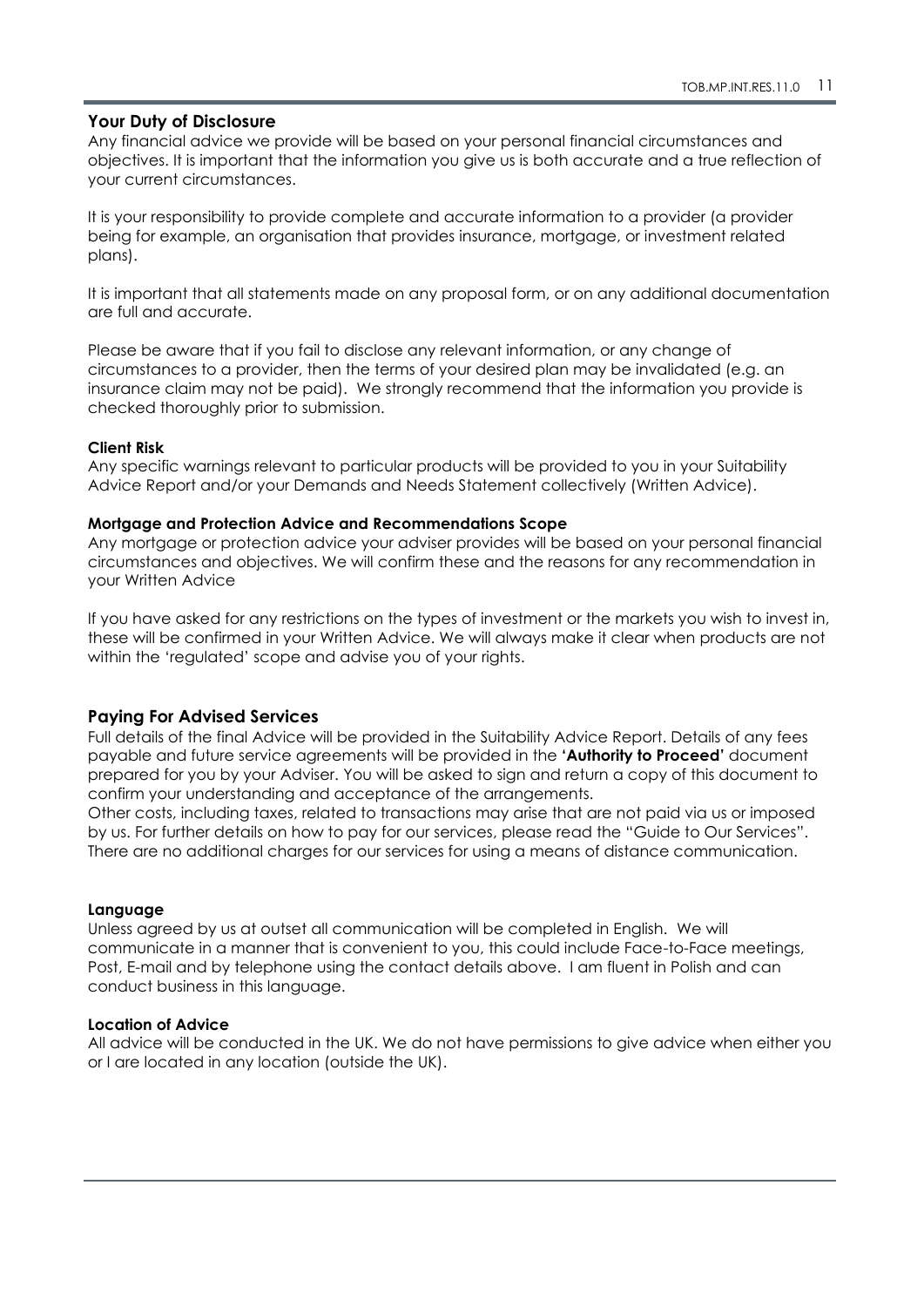#### **Timing of Written Advice**

Mortgage Advice: I will send you a Suitability Advice Report setting out the reasons for my recommendation within 15 days of making that recommendation.

Protection Advice: I will send you a Demands and Needs statement setting out the reasons for my recommendation, before the policy starts. If I am advising you by telephone, and the policy starts on the same day the Demands and Needs statement will be sent by the end of the next working day.

#### **VAT**

The service we provide is described as an 'intermediation' service. This means we provide advice with the intention of acting between you and a product provider to arrange a financial product or service. If we did not do this, we would be liable for VAT on the fees charged. VAT is not applicable on the fees we charge for intermediation services. In arranging the sale of retail financial products an adviser fee made for advice, even if you decide not to proceed with the purchase of the recommended product, will remain VAT free where the adviser has provided you with full advice services up to that point, including all relevant documentation.

In the event that the advice services we provide become ancillary to our intermediation services, VAT may become chargeable (e.g. we review your entire financial circumstances but make no or limited recommendations).

Should this change in the future, and where VAT becomes due, we will notify you before conducting any further work. In any case, where VAT is payable on our services it will be charged in addition to the agreed fee.

#### **Declaration of Other Interests**

To ensure that client interests are always put first, we operate a robust Conflict of Interest and Inducements Policy. If a potential conflict of interest does arise it will be actively managed, and we have arrangements in place to ensure that all our clients are treated fairly. If we feel that our interests conflict with yours, you will be contacted, and we will obtain your consent to proceed. Our full conflict of interest policy is available on request.

#### **Minor Non-Monetary Benefits**

We are not able to receive or retain any inducements from a product provider. Should we receive any additional fee, commission or monetary or non-monetary benefit as a result of a recommendation made to you, we will return this to the product provider or transfer it to you (as appropriate) and attempt to stop further payments or inducements being received.

#### **Our Ownership**

Quilter Mortgage Planning Ltd is part of the Quilter Group. The Quilter Group of companies offers a range of pension, protection, and investment solutions through both a UK and International platform. This may give rise to a potential conflict of interest where a company within Quilter Group has a suitable solution for your needs. If such a situation occurs, I will ensure that my recommendation is the best execution of your needs. I will also highlight the potential conflict of interest at the time of making the recommendation.

#### **Addressing Financial Crime**

All transactions relating to the services provided by us are covered by The Money Laundering, Terrorist Financing and Transfer of Funds Regulations 2017. The FCA also requires that we have appropriate measures in place to prevent the furtherance of financial crime.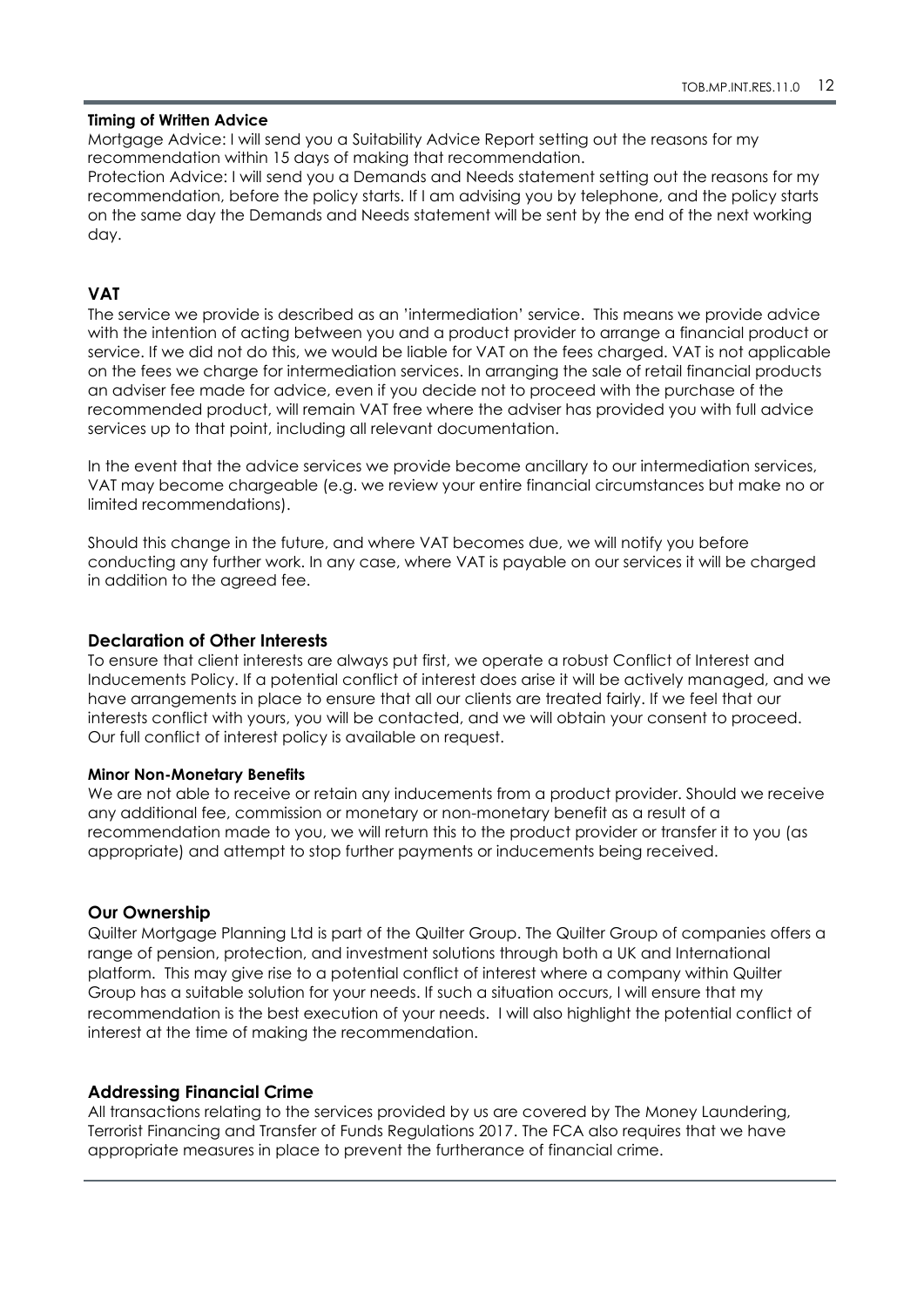Our responsibilities include but are not limited to verifying the identity and address of our clients and any third-party making payments on their behalf. If required you must supply proof of your identity in accordance of the above Regulations. Identity verification checks may include electronic searches of the electoral roll and the use of credit reference agencies, which will result in a soft 'foot-print' on your credit records.

This footprint is not visible to other financial service providers and does not affect your credit rating in anyway. In accordance with the Data Protection Act 2018 acceptance of these terms and conditions represents your permission for us to access this information.

#### **Financial Services Compensation Scheme (FSCS) Current limits**

We are covered by the FSCS. You may be entitled to compensation from the scheme if we cannot meet our obligations. This depends on the type of business and the circumstances of the claim. i.e. it differs for investments, insurance, mortgages, and bank accounts.

Further information about compensation scheme arrangements including the conditions governing compensation and the formalities which must be completed to obtain compensation is available from the FSCS via its website at www.fscs.org.uk

#### **The Law that we operate under**

All of our agreements provided are governed and construed in accordance with the laws of England and Wales. In relation to any dispute, for your protection you agree to submit to the nonexclusive jurisdiction of the English courts.

#### **Data Protection**

The personal information you provide will assist your financial adviser in offering you the best advice as required by the Financial Services and Markets Act 2000. The personal data you provide will be used and stored in accordance with the Data Protection Act 2018 and the UK General Data Protection Regulation (UK GDPR) under UK law. Before collecting any data from you, you will be issued with a Privacy Notice, which will explain in full how we collect, process and store your personal data as well as the purposes for which we require your personal data under the relevant UK laws, and you will be asked to agree to the collecting, storing and use of your Personal Data and any Special Category Data for the purpose of providing advice.

#### **Privacy Notice**

We, together with Quilter Financial Services Limited, Quilter Wealth Limited, and Quilter Mortgage Planning Limited (collectively to be known as Quilter) are the joint data controllers of any personal data you provide to us in accordance with these terms of business and any further information which you provide to us during our relationship with you.

We and Quilter each have a legal obligation to comply with applicable data protection legislation. Information on our uses of your personal data is set out in your Advisor's Privacy notice which can be accessed on their website or on request.

We will collect and use your personal data such as your name and contact details and other information for the provision of financial advice and to provide you with financial products or services, including related services such as administration, risk assessment, fraud prevention and regulatory purposes.

In order to provide these services, we may share the personal data you provide with, The Quilter group of companies, third parties such as other advisors within the Quilter network, product and service providers, administrators of a scheme relating to your investment plan, and third-party companies providing administration services. We may also need to share it with HM Revenue and